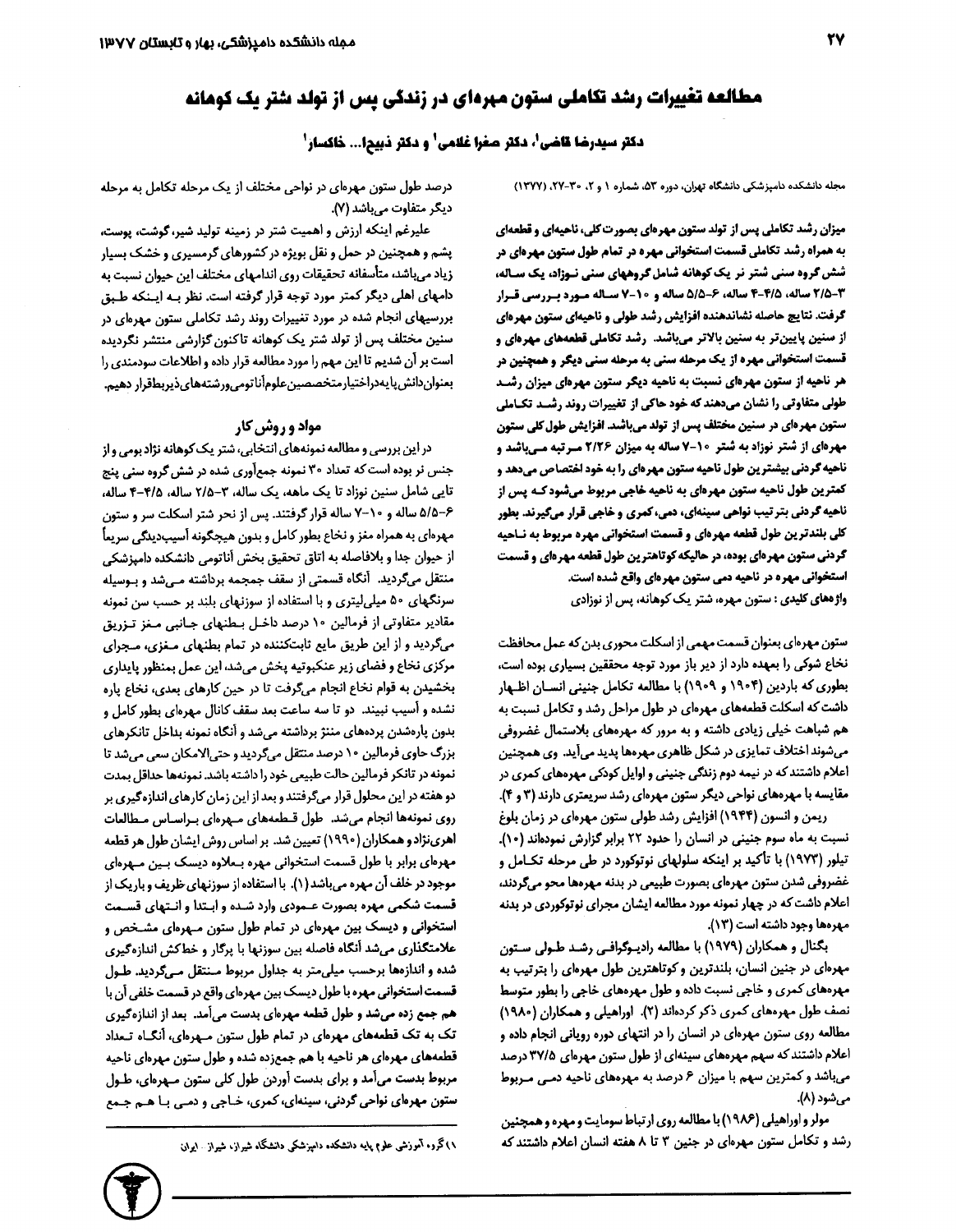| ناحكه  | نوزاد                   | یک سال                             | 4-7/۵ سال                   | 4/٥- ٢ سال                                                                                           | ۵/۵-۶ سال                                             | 10-7-مال                          |
|--------|-------------------------|------------------------------------|-----------------------------|------------------------------------------------------------------------------------------------------|-------------------------------------------------------|-----------------------------------|
| كردني  | TO1/00 ±10/AT           | <b>VAR/00 ± 11/AV <sup>0</sup></b> | <b>AAP/P. ±17/PPC</b>       | 979/10 ±10/09 <sup>d</sup>                                                                           | ۰۰۳/۸۰±۱۵/۳۷ <sup>۰</sup>                             | 1.TT/P. ± Y./00 "                 |
|        | (1.11/AY)               | (7.55)                             | (7.77/9)                    | (117/11)                                                                                             | (1.77/9)                                              | (7.1177)                          |
| سينهاي | <b>TTT/A. ± \A/TY ª</b> | $PYAYY \circ \pm 19/10$            | VYT/T = ±YT/AA <sup>C</sup> | VAP/A. ±1./4P <sup>d</sup>                                                                           | $ATT/Y0 \pm 19/108$                                   | <b>AAP/Y</b> = 1P/TO <sup>1</sup> |
|        | (111/19)                | (1.19/11)                          | (1.19/14)                   | (159/1)                                                                                              | (1.111)                                               | (7.999)                           |
| كمرى   | Yo \/Ao ± \\/9Y ª       | Y94/A+±1+/+P                       | TYY/A. ±V/AO <sup>C</sup>   | $TT1/T \cdot \pm 0/1T$ <sup>d</sup>                                                                  | $Y \wedge \cdot$ / $Y \cdot \pm \vee Y$ / $Y \cdot Y$ | TARIT. ±0/AR <sup>e</sup>         |
|        | (1.17/7)                | (1100)                             | (1.1077)                    | (1100)                                                                                               | (110/8A)                                              | (710/7V)                          |
| خاجى   | 19/9. ±1/11 ª           | 19.1 ±1/11 D                       | 1AP/F = ± Y/01 °            | $197/A.$ $\pm 7/09$ <sup>d</sup>                                                                     | 199/F . ± Y/AY <sup>d</sup>                           | Y.Y/P. ±٣/PO <sup>e</sup>         |
|        | (1.9/AT)                | (19/80)                            | (1.8/1)                     | (1.9/9)                                                                                              | (1.9/94)                                              | (1.9.94)                          |
| : دمی  | TYY/A. ±19/99 ª         | TOA/00 ± 17/77                     | $0.1/\cdots 1.1/\gamma$ .   | 073/A. ± 17/AY CO                                                                                    | 00./ ± **/^0 ª                                        | 091/9. ± TV/TY                    |
|        | (1.11/1)                | (7.19/04)                          | (11109)                     | $(1.1A/\sqrt{5})$                                                                                    | (1/101V)                                              | (1.1A/YY)                         |
| کل     |                         |                                    |                             | ٣٢٠٣/٢٠ ±١٢١/١٥   ٣٠٥٣/٨٠ ±٧٥/٢٢   ٢٩٣/٣٠ ±٣١/٥١   ٢٢٧٣٧/٢٠ ±٥١/٧٥   ٢٢٠٥/٢٠ ±٢٨/٢٩   ٢١١٥/٢٠ ±١٢/٢٠ |                                                       |                                   |
|        | (1100)                  | (1.1)                              | $(1.1 \circ 0)$             | $(1.1 \cdot \cdot)$                                                                                  | (1100)                                                | (1100)                            |
|        |                         |                                    |                             |                                                                                                      |                                                       |                                   |

جدول ١ - ميانگين و انحراف معيار و نسبت درصد طول نواحي مختلف ستون مهرهاي (ميليمتر) در سنين مختلف بعد از تولد شتر يک کوهانه

اعداد حاوی حروف کوچک انگلیسی غیر مشابه در ردیفهای افقی دارای اختلاف معنیدار در حدود ۰/۰۵٪ ۲ می باشند.

می شدند. عملیات آماری با استفاده از برنامه کامپیوتری SPSS و بهرهگیری از تستهای آماری آنالیز واریانس یک طرفه و دانکن صورت میگرفت.

در ردیفهای افقی جداول، اعداد حاوی حروف کوچک انگلیسی غیرمشابه نمایانگر اختلاف معنی دار در حد ۰/۰۵≥p بوده در حالیکه اعداد حاوی حروف مشابه مذکور نسبت به هم اختلاف معنی دار ندارند. لازم بذکر است که ستون مهرهای در شتر یک کوهانه دارای تعداد ۵۳-۴۹ قطعه مهرهای بوده که بترتیب ناحیهگردنی ۷، ناحیه سینهای ۱۲، ناحیه کمری ۷، ناحیه خاجی ۵ و ناحیه دمی ۲۲–۱۸ قطعه مهرمای دارد. قطعه مهرمای اول گردنی، قطعههای اول، دوم و سوم خاجی و قطعه آخر دمی فاقد دیسک بین مهرهای بوده که در این قطعهها طول قسمت استخوانی مهره برابر با طول قطعه مهرهای میباشد.

نتايج

تغییرات طول کلی و ناحیهای ستون مهرهای به همراه درصد أنها در جدول

شماره ۰/ تغییرات طول قطعههای مهرهای در نمودار شـماره ۱ و هـمچنین تغییرات طول قسمت استخوانی مهره در سنین مختلف پس از تولد شتر یک کوهانه در نمودار شماره ۲ منعکس گردیده است.

با مقایسه روند رشد تکاملی ستون مهرهای در سنین مختلف پس از تولد شتر یک کوهانه مشاهده شد که میانگین طول کلی ستون مهرهای و میانگین طول ستون مهرهای نواحی گردنی، سینهای، کمری، خاجی و دمی و همچنین درصد هر ناحیه از کل ستون مهرهای از یک مرحله به مرحله دیگر پس از تولد متفاوت میباشد، بطوری که با افزایش سن طول ستون مهرهای افزایش یافته و این اختلاف طول ستون مهرهای در همه گروههای مورد بررسی نسبت به یکدیگر دارای اختلاف معنیدار در حد ۱٫۵۵> p≤ میباشد.

افزایش طول کلی ستون مهرهای از شتر نوزاد به یک ساله ۱/۷۰ مرتبه، از شتر یک ساله به ۳-۲/۵ ساله ۱/۱۴ مرتبه، از شتر ۳-۲/۵ ساله به ۴/۵-۴ ساله ۱/۰۷ مرتبه، از شتر ۴/۵-۴ ساله به ۶-۵/۵ ساله به ۱/۰۴ مرتبه واز شتر



نمودار ۱ - تغییرات در طول سکمنتهای مهرهای در سنین مختلف شتر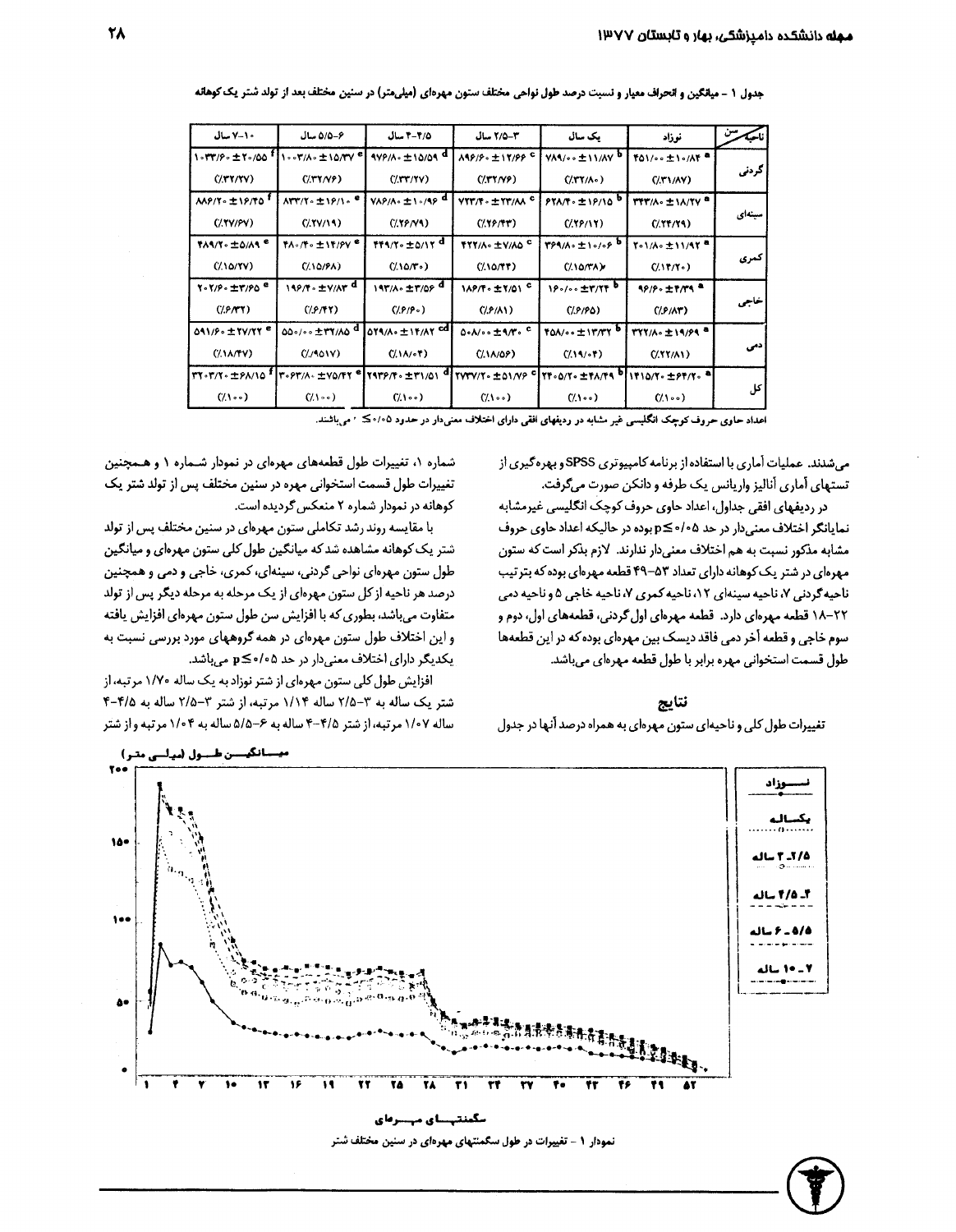

نمودار ۲ - تغییرات در طول قسمت استخوانی سکمنتهای مهرهای در سنین مختلف شتر

۶–۵/۵ ساله به ۱۰–۷ ساله ۱/۰۴ مرتبه میباشد و این افزایش طول کلی ستون مهرهای درشتر ۲۰-۷ساله نسبت به شتر نوزاد به میزان ۲/۲۶ مرتبه است.

طول نواحی مختلف ستون مهرهای نیز با افزایش سن افزایش پافته و مشاهده گردید که در همه گروههای بـررسی شـده بـلندترین نـاحیه سـتون \* مهرهای به ناحیه گردنی مربوط بوده و کوتاهترین ناحیه نیز به ناحیه خـاجی مربوط میشود. پس از ناحیه گردنی بترتیب نواحی سینهای، دمی، کـمری و خاجی قرار دارند.

در مطالعه قطعههای مهرهای و قسمت استخوانی مهره در نواحی مختلف ستون مهرهای مشاهده شد که در ناحیه گردنی همه گـروههای سـنی مـورد مطالعه، بلندترین و کوتاهترین طول قطعه مهرهای و قسمت استخوانی مهره بترتیب به مهرههای دوم و اول گردنی مـربوط مـیباشد. در نـاحیه سـینهای بلندترین طول قطعه مهرهای و قسمت استخوانی مهره در تمام سنین به مهره اول سینهای مربوط بوده و کوتاهترین طول قطعه مهرهای در ناحیه سینهای سنین ۳-۲/۵ و ۲۰-۷ ساله به مهره دوازدهم سینهای، در سنین یک ساله و ۴-۴/۵ ساله به مهره هفتم سینهای در سن نوزاد به مهره دهـم و دوازدهـم سینهای و در سن ۶–۵/۵ ساله به مهره هـفتم و دوازدهـم سـینهای مـربوط می شود، در حالیکه کوتاهترین طول قسمت استخوانی مهره در تمام سنین به استثنای سنین ۴/۵-۴ و ۶-۵/۵ ساله به مـهره دوازدهـم سـینهای مـربوط میباشد و فقط در دو سن فوق|لذکر کوتاهترین طول قسمت استخوانی مهره به مهره هفتم سینهای مربوط میباشد.

در ناحیه کمری بلندترین قطعه مهرهای و قسمت استخوانی مهره در تمام گروههای سنی به مهره سوم کمری مربوط میباشد وکوتاهترین قطمه مهرمای در تمام سنین به استثنای سنین نوزاد و یک ساله به مهره ششم کمری مربوط است و این در حالی است که در شتر نوزاد و یک ساله کوتاهترین طول قطعه مهرهای بترتیب به مهرههای پنجم و اول کمری مربوط میشود و کوتاهترین طول قسمت استخوانی مهره در تمام سنین به مهره هفتم کمری مربوط است.

در ناحیه خاجی بلندترین قطعه مهرهای و قسمت استخوانی مهره در تمام گروههای مورد بررسی به مهره اول خاجی مربوط میباشد و کوتاهترین طول

قطعه مهرهای در تمام سنین به استثنای شتر نوزاد به مهره چـهارم خـاجی مربوط میباشد در حالیکه در شتر نوزادکوتاهترین طول قطعه مهرهای به مهره سوم خاجی مربوط است. کوتاهترین طول قسمت استخوانی مهره در ناحیه خاجي در سنين نوزاد، ٣-٢/٥ و ۶-٥/۵ ساله به مهره پنجم خاجي، در سنين يک ساله و ۴/۵-۴ ساله به مهره چهارم و پنجم خاجی و در سن ۱۰-۷ ساله به مھرہ چھارم خاجی مربوط می باشد.

در ناحیه دمی بلندترین تبلیه مهربای در تمام سبین به مهره اول دمی مربوط میشود و فقط در سن ۳–۲/۵ ساله قطعه مهرهای اول و دوم دمی دارای اندازه یکسان میباشند و بلندترین طول قسمت استخوانی مهره در شتر نوزاد مهره هشتم دمی، شتر یک ساله مهره هفتم دمی شتر ۳-۲/۵ و ۰۰-۷ ساله مهره اول دمی و در شتر ۴/۵-۴ و ۶-۵/۵ ساله مهره دوم دمـی مـی.باشد و کوتاهترین طول قطعه مهرهای و قسمت استخوانی مهره در ناحیه دمی تمام سنین به مهره آخر دمی مربوط میشود.

#### بحث

با توجه به نتایج بدست آمده بلندترین ناحیه ستون مهرهای در سنین مختلف پس از تولد شتر، ناحیه گردنی ذکر شد و پس از آن بترتیب نواحی سینهای، دمی، کمری و خاجی قرار میگیرند و ناحیه خاجی کوتاهترین ناحیه ستون مهرهای را به خود اختصاص می دهد که از نظر کوتاهترین طول ناحیه ستون مهرهای با نتایج حاصله در انسان بالغ (۶)،گاو و اسب (۵) مطابقت دارد و در نمونههای مذکور نیز کوتاهترین ناحیه ستون مهرهای به ناحیه خاجی مربوط میشود، در حالیکه با نتایج حاصله در موش آلبینو متفاوت است بطوری که در سن یک روزگی پس از تولد در این حیوان ناحیه دمی کوتاهترین ناحیه ستون مهرهای بوده و در موش بالغ ۱۲۰ روزه ناحیه گردنی و دمی بـا طـول بـرابـر کوتاهترین طول ستون مهرهای را به خود اختصاص می دهند (۱۱). از نظر بلندترین ناحیه ستون مهرهای نتایج بدست آمده در شتر با مشاهدات موجود در انسان بالغ (۶)، گاو و اسب (۵) و موش ألبينو يک روزه و بالغ ۱۲۰ روزه (۱۱) متفاوت است که در نمونههای مذکور بلندترین ناحیه ستون مهرهای به ناحیه